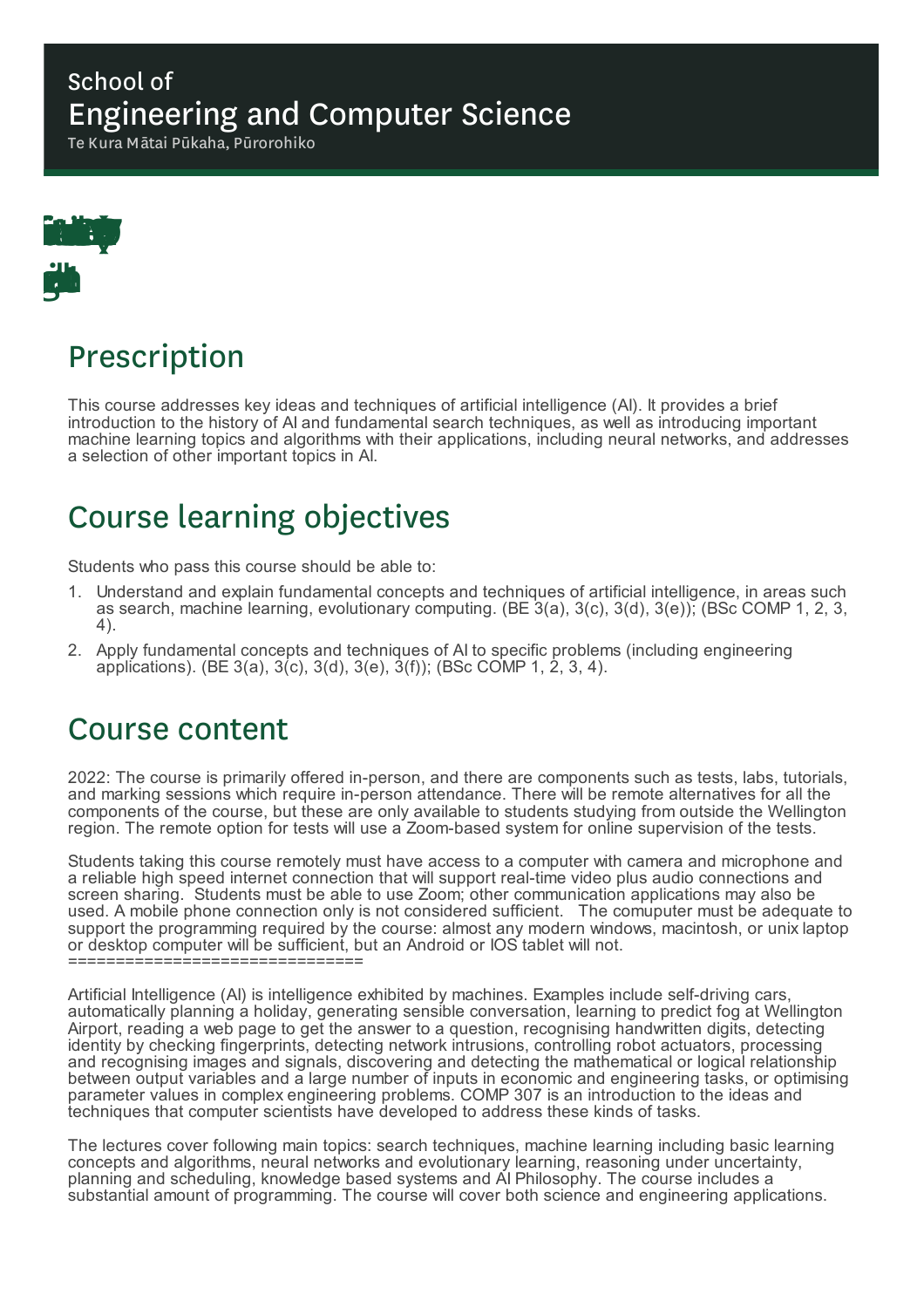# Withdrawal from Course

Withdrawal dates and process: https://www.wgtn.ac.nz/students/study/course-additions-withdrawals

## Lecturers

## Dr Yi Mei (Coordinator)

yi.mei@vuw.ac.nz 04 886 5331

CO 353 Cotton Building (All Blocks), Gate 7, Kelburn Parade, Kelburn

### Dr Andrew Lensen

andrew.lensen@vuw.ac.nz 04 886 5336 CO 354 Cotton Building (All Blocks), Gate 7, Kelburn Parade, Kelburn

## Fangfang Zhang

#### fangfang.zhang@vuw.ac.nz

Prof Mengjie Zhang, for some tutorials and guest lectures

Dr Fangfang Zhang for some tutorials and/or guest lectures

# Teaching Format

This course will be offered in-person and online. For students in Wellington, there will be a combination of in-person components and web/internet based resources. It will also be possible to take the course entirely online for those who cannot attend on campus, with all the components provided in-person also made available online.

During the trimester there will be typically two lectures and one tutorial per week.

## Student feedback

Student feedback on University courses may be found at: www.cad.vuw.ac.nz/feedback/feedback\_display.php

# Dates (trimester, teaching & break dates)

- Teaching: 28 February 2022 03 June 2022  $\blacksquare$
- Break: 11 April 2022 24 April 2022
- Study period: 06 June 2022 09 June 2022 ٠
- Exam period: 10 June 2022 25 June 2022 r.

### Class Times and Room Numbers

#### **28 February 2022 - 10 April 2022**

- **Monday** 13:10 14:00 LT205, Hugh Mackenzie, Kelburn
- **Tuesday** 13:10 14:00 LT205, Hugh Mackenzie, Kelburn $\blacksquare$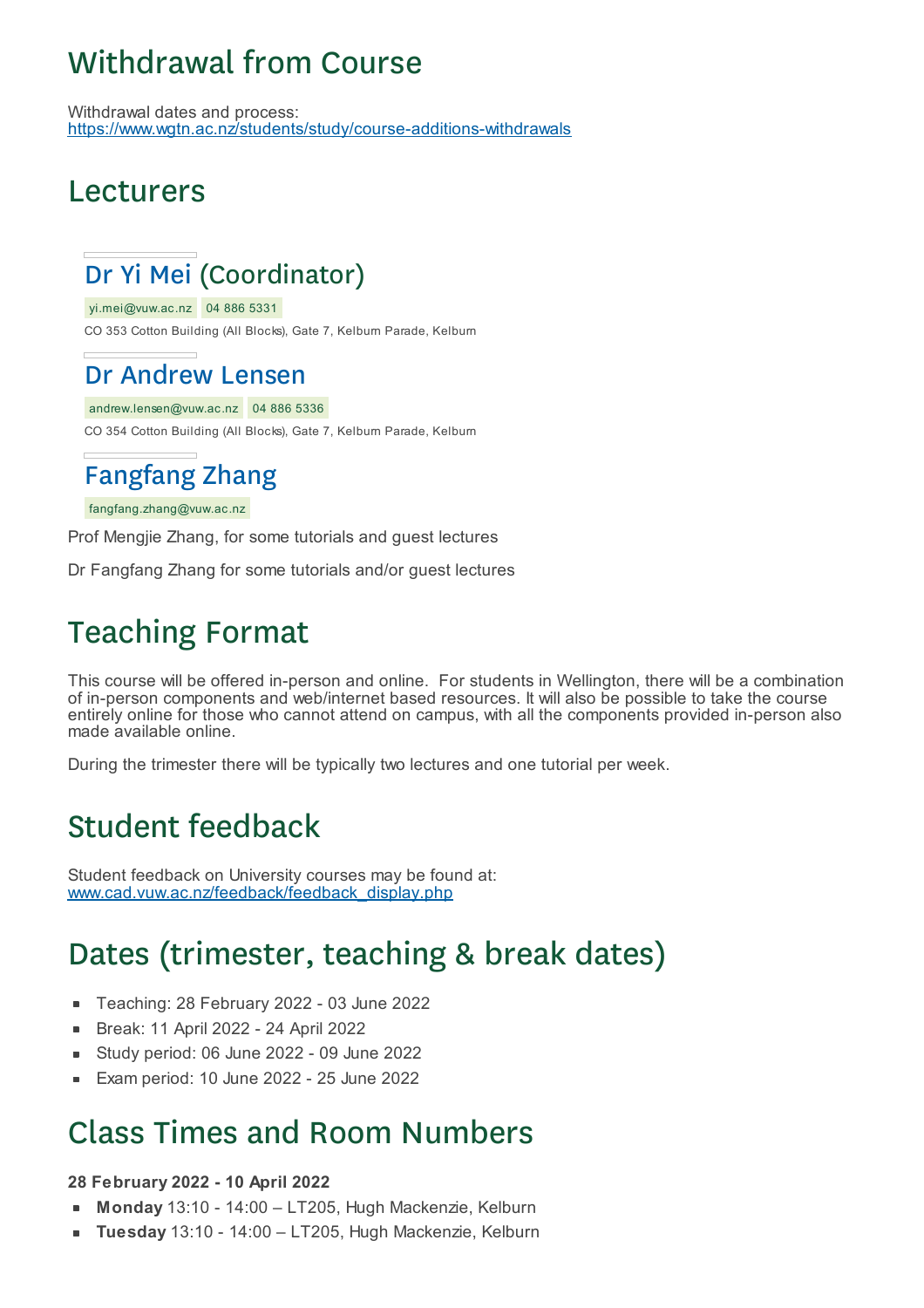**Friday** 13:10 - 14:00 – LT205, Hugh Mackenzie, Kelburn  $\blacksquare$ 

#### **25 April 2022 - 05 June 2022**

- **Monday** 13:10 14:00 LT205, Hugh Mackenzie, Kelburn
- **Tuesday** 13:10 14:00 LT205, Hugh Mackenzie, Kelburn r.
- **Friday** 13:10 14:00 LT205, Hugh Mackenzie, Kelburn

## Other Classes

There will be some scheduled helpdesks.

# Set Texts and Recommended Readings

### Required

There is not required textbook for COMP307. You can learn all the course content from the lecture notes and slides.

Some online materials are available on the course website.

#### Recommended

A highly recommended reading is the book: Stuart J. Russell and Peter Norvig, *Artificial Intelligence. A Modern Approach*, Prentice-Hall, NJ (Available from Vic Books, or you can seek out alternate options or e-books from any publisher or supplier available to you.) A lof of content of the course is from this book.

We will also provide a reading list via the course website.

**Please see Talis.** 

## Mandatory Course Requirements

In addition to achieving an overall pass mark of at least 50%, students must:

submit reasonable attempts for at least three of the four assignments, because the practical application of the range of concepts and techniques in the course to real problems, demonstrated in the assignments, is critical for meeting CLO 2.

*If you believe that exceptional circumstances may prevent you from meeting the mandatory course requirements, contact the Course Coordinator for advice as soon as possible.*

## Assessment

This course will be assessed through assignments and two tests. There will be four assignments, which will involve a combination of programming and discussions. The marks and feedback will be returned in two weeks after the submission of each assignment.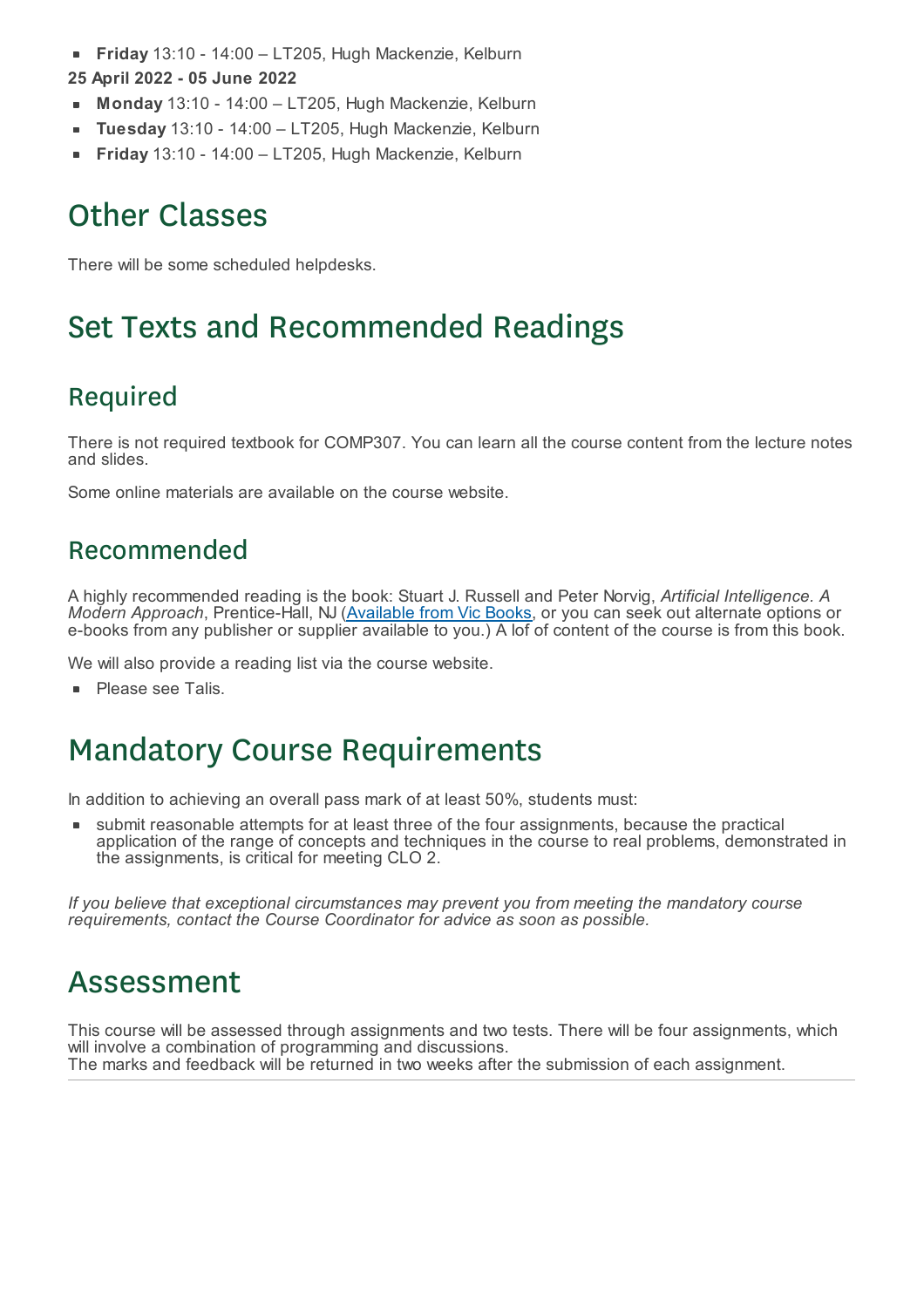| <b>Assessment Item</b>   | Due Date or Test Date | CLO(s)   | Percentage |
|--------------------------|-----------------------|----------|------------|
| Assignment 1 (3-4 weeks) | Week 5                | CLO: 1,2 | 15%        |
| Assignment 2 (3 weeks)   | Week 7                | CLO: 1,2 | 12%        |
| Assignment 3 (2-3 weeks) | Week 10               | CLO: 1,2 | 10%        |
| Assignment 4 (2 weeks)   | Week 12               | CLO: 1,2 | 8%         |
| Test 1                   | Week 8                | CLO: 1.2 | 15%        |
| Test 2                   | Assessment week       | CLO: 1,2 | 40%        |

### **Penalties**

The penalty for assignments that are handed in late without prior arrangement is one grade reduction per day. Assignments that are more than one week late will not be marked.

There are three late days for the assignments. Students can arrange these three late days among the assignments freely.

#### Extensions

Individual extensions will only be granted in exceptional personal circumstances, and should be negotiated with the course coordinator before the deadline whenever possible. Documentation (eg, medical certificate) may be required.

### Submission & Return

All work should be submitted through the ECS submission system, accessible through the course web pages. Marks and comments will be returned through the ECS marking system, also available through the course web pages.

# **Workload**

In order to maintain satisfactory progress in COMP 307, you should plan to spend an average of 10 hours per week on this course. A plausible and approximate breakdown for these hours would be:

- Lectures and tutorials: 3 hours
- Readings, revision/review, and assignments: 7 hours É

If assignments are left until the last minute, the amount of work spent in particular weeks may vary greatly.

# Teaching Plan

Lecture schedules can be seen from the course website. See https://ecs.wgtn.ac.nz/Courses/COMP307\_2022T1/LectureSchedule

# Communication of Additional Information

1. Course website: https://ecs.wgtn.ac.nz/Courses/COMP307\_2022T1/